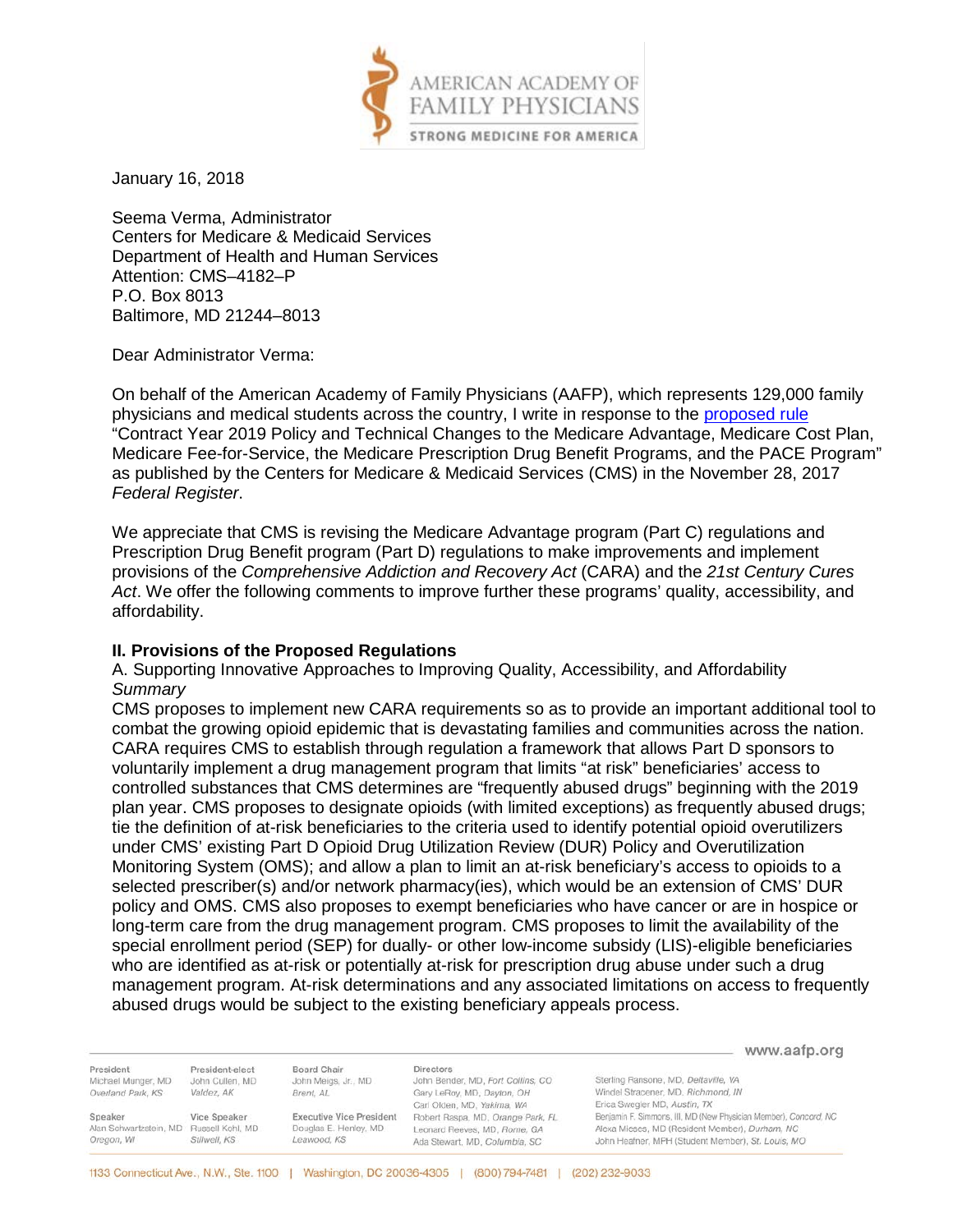#### *AAFP Response*

In general, the AAFP is supportive of the provisions in the proposed rule to implement sections of CARA in regard to managed care plans. The AAFP realizes that there are patients with inappropriate drug-seeking behavior. However, it is not always clear who these individuals are absent a database containing this information.

The drug management plans outlined in the proposed rule attempt to work around the lack of interoperability of electronic health records (EHRs) and prescription drug monitoring programs (PDMPs) by providing a framework for sponsors to identify "at-risk" beneficiaries. The AAFP continues to strongly advocate for effective state PDMPs that facilitate the interstate exchange of registry information as called for under the *National All Schedules Prescription Electronic Reporting Act*. We advocate for physicians to use their state PDMP before prescribing any potentially abused pharmaceutical product. However, the success of such efforts depends on state reporting systems that are accessible, timely, and interoperable. We urge CMS to work with other sectors at the national and state level to help make these systems more effective for the sake of the public health.

The AAFP is supportive of the proposed guidelines used to confirm "at-risk" individuals based on daily use of 90 morphine milligram equivalents or higher of opioids and multiple opioid prescribers and pharmacies. The AAFP is also supportive of the proposed case management and prescriber verification before enacting limits on coverage of prescription medication. This is a crucial step to verify the accuracy of the information and to inform clinicians of beneficiaries who are receiving opioid prescriptions from multiple prescribers. As outlined above, this is a result of the lack of interoperability of state PDMPs. The AAFP opposes actions that unnecessarily limit patients' access to pharmaceuticals prescribed by a physician using appropriate clinical training and knowledge. Family physicians and other primary care clinicians play a vital role in effective pain management, which may include opioid analgesics.

The AAFP has concerns with regard to the proposed rules regarding notices to beneficiaries about possible limits on access to coverage for opioids. The AAFP agrees that sponsors should be required to notify beneficiaries, but the AAFP would like the notifications to be written at the appropriate health literacy level and to set up an opportunity for the beneficiaries to speak with a clinician to obtain substance use disorder treatment as appropriate. There is concern that a written letter may not provide the best vehicle for some beneficiaries to obtain the services they need.

The AAFP encourages CMS to require plans to support the use of evidence-based treatments for substance use disorders including medication assisted treatment.

8. Passive Enrollment Flexibilities to Protect Continuity of Integrated Care for Dually Eligible **Beneficiaries** 

### *Summary*

CMS proposes to passively enroll full-benefit dually eligible beneficiaries who are currently enrolled in an integrated Dual Eligible Special Need Plans (D-SNP) into another integrated D–SNP when a beneficiary does not make an alternative coverage choice. CMS also proposes to receive passive enrollments under the new authority, Medicare Advantage plans must be highly integrated, required to have substantially similar provider and facility networks, and must have a minimum of three MA stars rating. Low enrollment contracts or new plans without MA Star Ratings would also be eligible if the plan meets all other proposed requirements. CMS recognizes that MA Star Ratings do not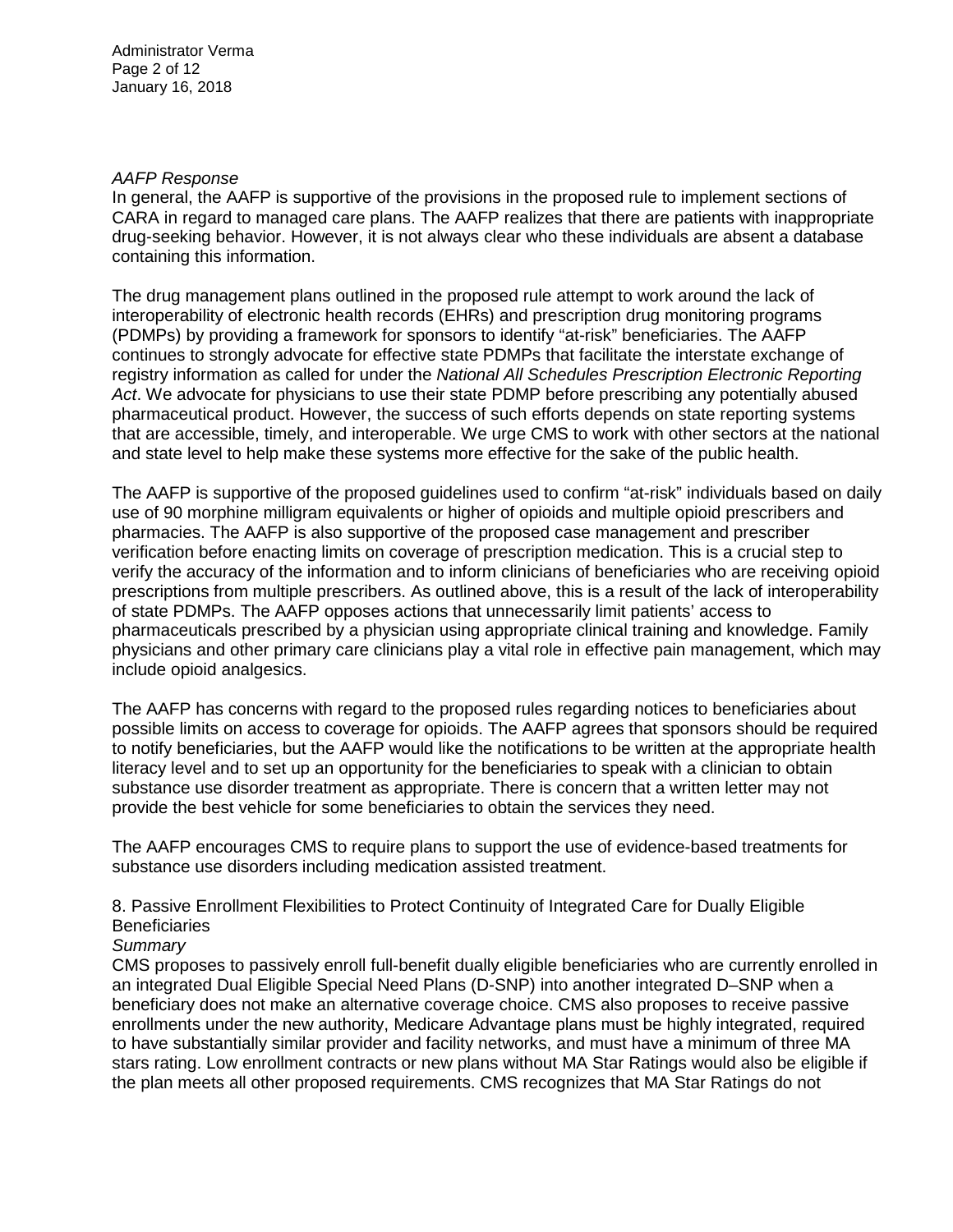Administrator Verma Page 3 of 12 January 16, 2018

capture performance for those services that would be covered under Medicaid. CMS seeks comment on what measures and minimum ratings would best serve CMS' goal in this proposal. Furthermore, CMS states that under the Financial Alignment Initiative demonstrations, states are required to provide two passive enrollment notices. CMS does not propose to modify the existing notification requirements under this demonstration. However, CMS is requesting comment on alternatives regarding beneficiary notices, including content and timing of such notices.

### *AAFP Response*

The AAFP prefers patients be given free choice of plan selection. However, when patients do not make an alternative coverage choice, the AAFP supports CMS' proposal to passively enroll patients but only if the patient's primary care physician is participating in the network. The AAFP strongly believes existing relationships with the patient's primary care physician should be maintained. Patients who have a continuous and longitudinal relationship with a primary care physician have better health care outcomes at lower costs than those who do not have such a relationship. To protect these relationships, the AAFP suggests CMS use recent claims data to identify each patient's key physician and assign the patient to the plan that includes those physicians in its network.

Regarding passive enrollment notification, CMS states that under the Federal Alignment Initiative, states are currently required to provide two passive enrollment notices. CMS would encourage but not require a second notice or additional outreach to impacted individuals. The AAFP believes the two notices provided under the Federal Alignment Initiative are sufficient. However, the AAFP believes the patient choices section of the letter should be further highlighted to draw greater attention. Further, the AAFP believes the notice should also include whether the patient's primary care physician and other previously seen clinicians, within a twenty-four month look back period, are innetwork. In addition, regardless of whether the patient actively or passively enrolls, the patient's primary care physician and other clinicians should be notified of the patient's change in insurance.

The AAFP is concerned with passively enrolling patients in low enrollment contracts or plans without MA Star Ratings. Patients may have chosen the previous plan based on Star Ratings. Passively enrolling patients in plans with no Star Rating could disregard their previous thoughtful determination. According to a Kaiser [Brief,](https://www.kff.org/medicare/issue-brief/medicare-advantage-2017-spotlight-enrollment-market-update/) "In 2017, 66 percent of MA enrollees are in plans with 4 or more stars." The AAFP believes this indicates that most MA enrollees choose plans based on Star Ratings and passively enrolling patients in a plan with no star rating would disregard the patient's initial consideration. Therefore, the AAFP believes that patients should be passively enrolled in plans with the same number of stars as their previous plan or more.

In terms of measures, the AAFP believes only measures developed by the multi-stakeholder Core Quality Measures Collaborative should be used. This ensures alignment, harmonization, and the avoidance of competing quality measures among public and private payers. Physicians, especially family physicians, bear the brunt of quality and performance measurement. A major part of this load is the burden of multiple performance measures in quality improvement programs with no standardization or harmonization.

### 9. Part D Tiering Exceptions

### *Summary*

Currently, patients enrolled in a Part D plan with a tiered formulary may request an exception to the plan sponsor's tiered cost-sharing structure. These procedures permit enrollees, under certain circumstances, to obtain a drug in a higher cost-sharing tier at the more favorable cost-sharing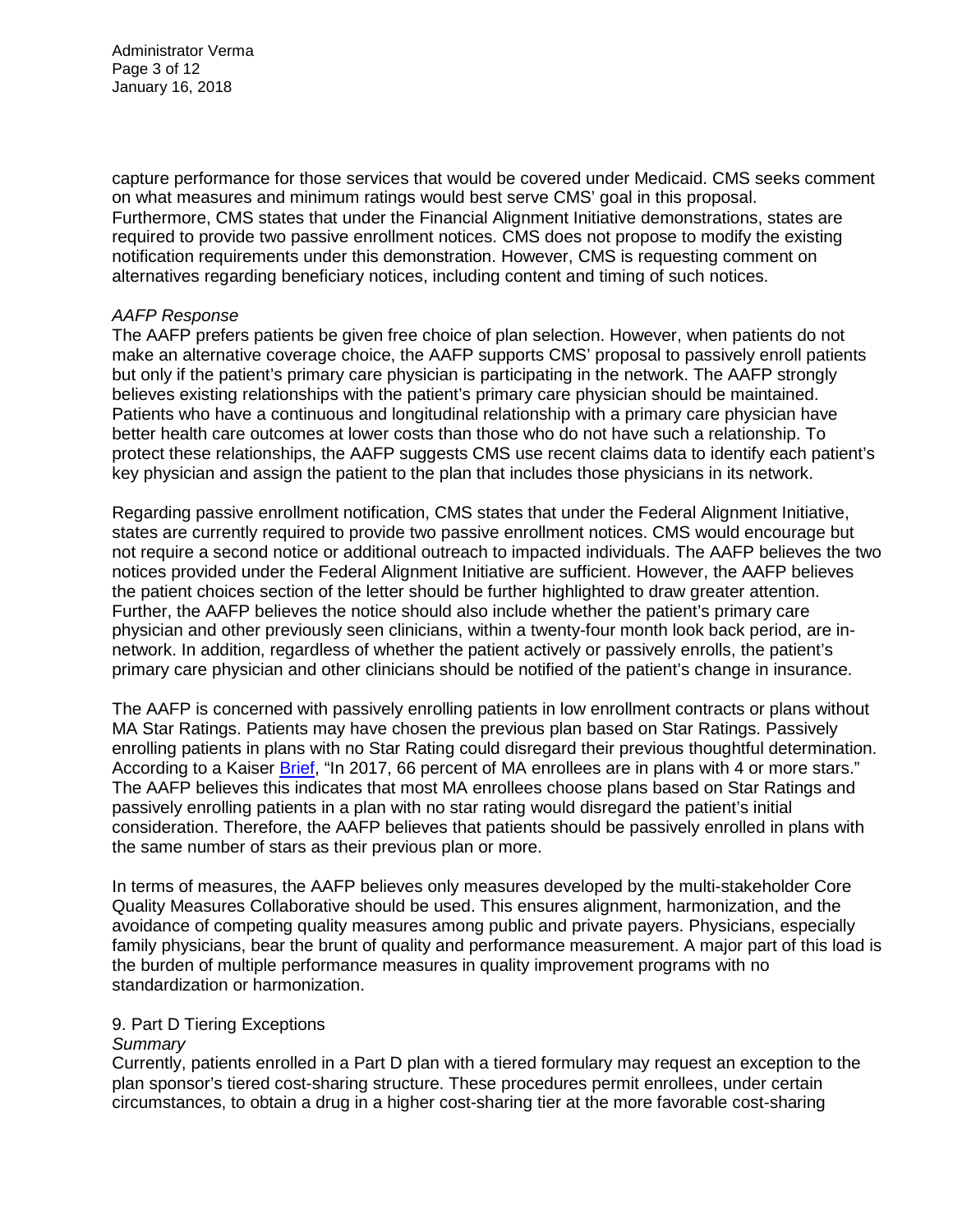Administrator Verma Page 4 of 12 January 16, 2018

applicable to alternative drugs on a lower cost-sharing tier of the plan sponsor's formulary. An exception is granted when the plan sponsor determines that the non-preferred drug is medically necessary based on the prescriber's supporting statement. CMS reiterates that products on the specialty tier are not eligible for a tier exception.

At the start of the program, most Part D formularies included no more than four cost-sharing tiers, generally with only one generic tier. Since that time, there have been substantial changes in the prescription drug landscape, including increasing costs of some generic drugs, as well as the considerable impact of high-cost drugs on the Part D program. Plan sponsors have responded by modifying their formularies and Plan Benefit Packages (PBPs), resulting in the increased use of two generic-labeled drug tiers and mixed drug tiers that include brand and generic products on the same tiers. These changes and increased complexities lead CMS to believe that their current regulations are no longer sufficient to ensure that tiering exceptions are understood by patients and adjudicated by plan sponsors in the manner the statute contemplates.

Because of the increases in complex tiering structures, CMS states Part D sponsors have been considering any tier that is labeled generic to be exempt from tiering exceptions if the tier also contains brand name drugs. CMS further states that it has become even more problematic with the increase in the number of PBPs with more than one tier labeled generic.

CMS proposes that plans would be required to approve tiering exceptions for non-preferred generic drugs when the plan determines that the enrollee cannot take the preferred generic alternative(s), including when the preferred generic alternative(s) are on tier(s) that include only generic drugs or when the lower tier(s) contain a mix of brand and generic alternatives.

### *AAFP Response*

As the healthcare landscape continues to move toward value based payment, the AAFP believes services such as patient medications should be provided at minimal or no cost-sharing. The AAFP's Value Based Insurance Design (VBID) [policy](http://www.aafp.org/about/policies/all/valuebased-insurancedesign.html) states in part, "VBID is a strategy that minimizes or eliminates out-of-pocket costs for high-value services in defined patient populations. The primary objective of VBID is to reduce and eventually eliminate financial barriers to high-value health care services." VBID should encourage beneficiaries, with chronic conditions, to seek out and receive the care they need before ending up in the emergency room or hospital.

Accordingly, within MA and Medicaid managed care programs, there exists an extremely vulnerable population where Part D cost-sharing keeps patients from being compliant. Many patients miss taking their drugs or ration their medications to delay the cost of renewing their prescription. While the AAFP agrees with CMS' proposals as it would assist patients with lower cost-sharing for needed medications while also advancing VBID, the AAFP urges CMS to review their current specialty tier policies.

CMS reiterates in the proposed rule that products on the specialty tier are not eligible for a tier exception. The increasing use of specialty tiers has negative implications on patients. For example, certain conditions have therapeutic options that all fall under the specialty tier with higher cost-sharing for patients. For all other plan formulary tiers, beneficiaries may file an exception for a drug to be placed on a lower cost-sharing tier, if the medication is the only therapy available for their disease. Specialty tier drugs are the sole exception to this, even though these drugs often have the most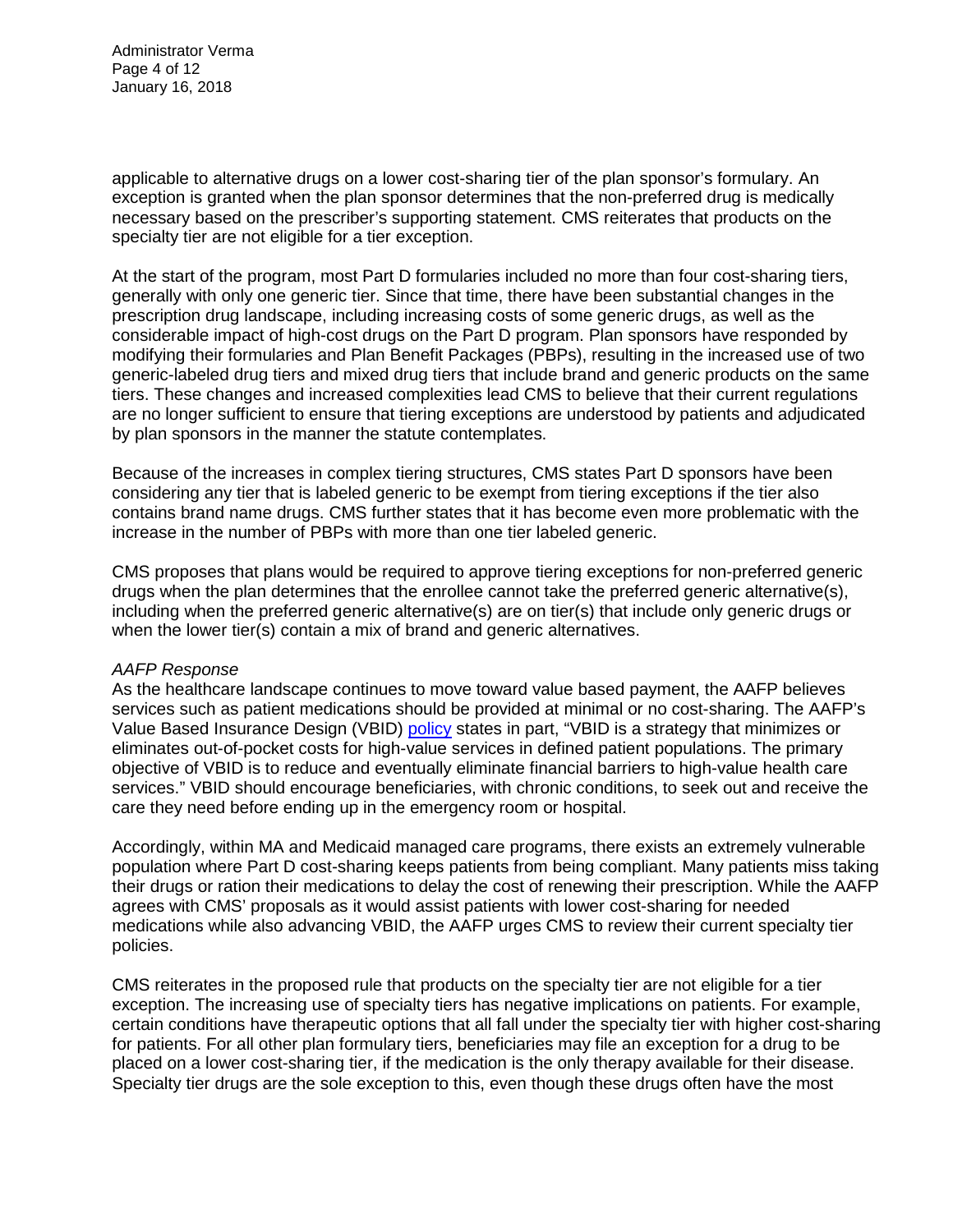Administrator Verma Page 5 of 12 January 16, 2018

burdensome cost-sharing requirements. The AAFP believes a mechanism should be created that would allow patients to file an exception for specialty drugs was well.

While not discussed in the proposed rule, the AAFP believes the \$670 specialty tier threshold should be increased. The AAFP is concerned that the specialty tier threshold does not take into consideration the effects of inflation on drug prices or the growing number of high-cost specialty drugs. Patients typically face higher out-of-pocket costs for specialty tier drugs because plans are more likely to require patients to pay a coinsurance rate for expensive drugs rather than a flat copayment to access these drugs. Keeping the specialty tier threshold low means that more drugs fit into this tier, which raises costs for Part D plan enrollees and makes it harder for them to afford needed medications.

10. Establishing Limitations for the Part D Special Election Period (SEP) for Dually Eligible **Beneficiaries** 

## Summary

To ensure that Part D plan sponsors can administer benefits, including coordination of Medicare and Medicaid benefits, CMS proposes to change the Special Election Period (SEP) for dual-eligible and LIS beneficiaries from an open-ended monthly SEP to one that may be used only in the following circumstances (and only if the beneficiary has not been identified as potentially at-risk or at-risk):

- 1. Within a certain period of time after a CMS or State-initiated enrollment; or
- 2. As a onetime annual opportunity that can be used at any time of the year. CMS proposes to establish a separate SEP that can be used by any dual or other LIS-eligible beneficiary, including those who have been identified as potentially at-risk or at-risk, within a certain period of time after a change to an individual's LIS or Medicaid status.

### AAFP Response

We are concerned with limiting SEPs for dual eligible beneficiaries since these individuals often have the greatest need for health care services. Similar to our comments on passive enrollment, the AAFP prefers patients be given free choice of Part D plan selection regardless of whether a SEP is monthly or annually. However, when patients do not make an active choice, the AAFP encourages CMS, states, and plans to help these patients enroll in plans that cover the patient's current medications so that the patient's primary care physician is not subjected to additional Part D prior authorization hassles.

## B. Improving the CMS Customer Experience

### *Summary*

The *21st Century Cures Act* eliminates the existing MA disenrollment period that currently takes place from January 1st through February 14th of every year and, effective for 2019, replaces it with a new MA open enrollment period (OEP) that will take place from January 1st through March 31<sup>st</sup> annually. The new OEP allows individuals enrolled in an MA plan to make a one-time election to go to another MA plan or Original Medicare. Individuals using the OEP to make a change may make a coordinating change to add or drop Part D coverage.

### *AAFP Response*

The AAFP agrees with this CMS proposal.

2. Reducing the Burden of the Compliance Program Training Requirement *Summary*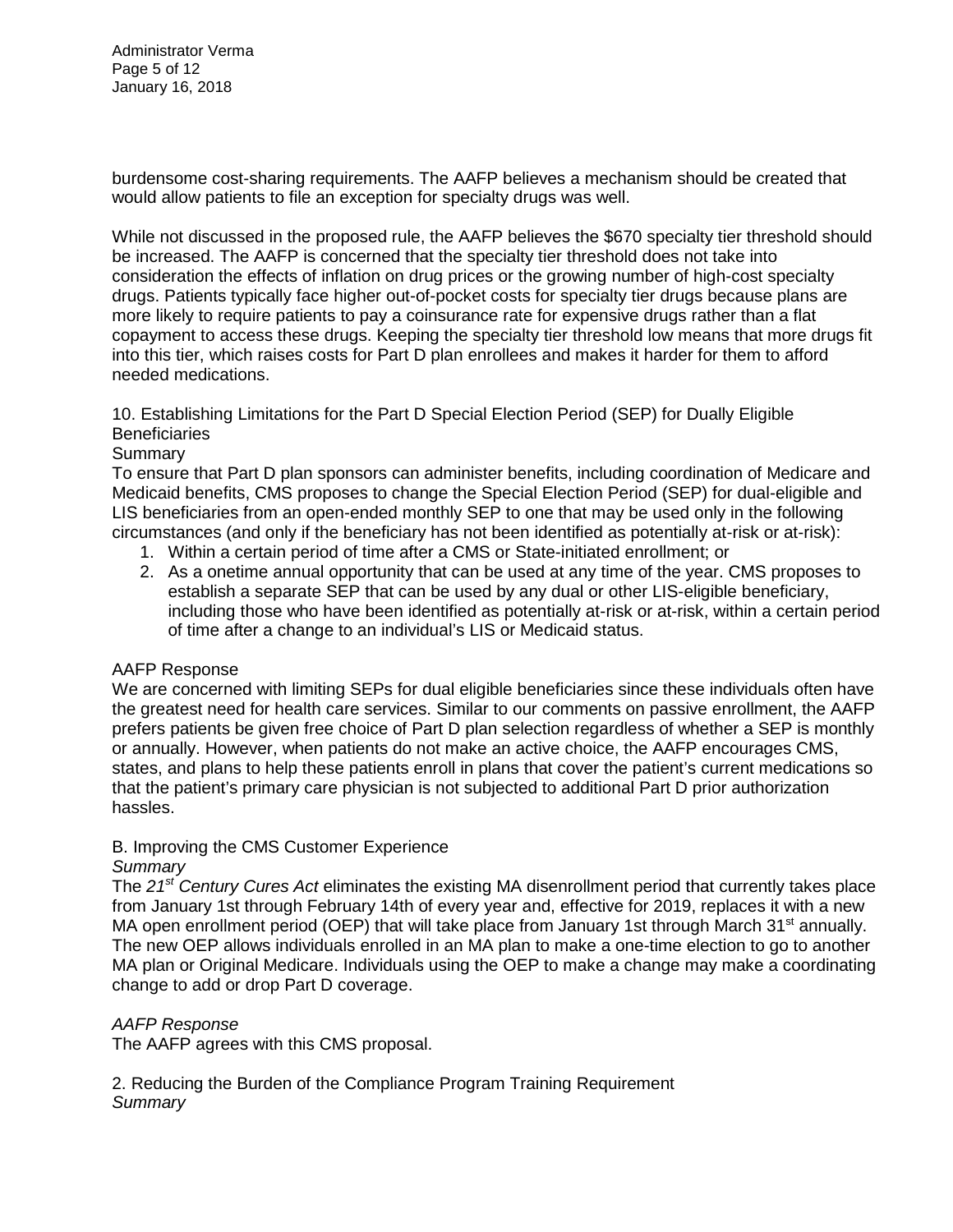Administrator Verma Page 6 of 12 January 16, 2018

CMS proposes to delete the regulatory provision that requires acceptance of CMS' training as meeting the compliance training requirements but also the reference to first-tier, downstream, and related entities (FDRs) in the compliance training requirement. CMS justifies this proposal by maintaining that the industry has accumulated program experience, the growing sophistication of the industry compliance operations, as well as their continuing requirements on sponsors for oversight and monitoring of FDRs. CMS will continue to hold MA organizations and Part D sponsors accountable for their FDRs to comply with Medicare program requirements. Compliance training would still be required of MA and Part D sponsors, their employees, chief executives or senior administrators, managers, and governing body members.

### *AAFP Response*

The AAFP agrees with these CMS proposals if CMS continues to offer their compliance training as a resource and benchmark for other compliance training resources.

## 3. Medicare Advantage Plan Minimum Enrollment Waiver

### *Summary*

CMS is proposing that the waiver of the minimum enrollment requirement may be in effect for the first 3 years of the contract. Further, CMS is proposing that they would only review and approve waiver requests during the contract application process. CMS would also propose to remove the requirement for MA organizations to submit an additional minimum enrollment waiver annually for the second and third years of the contract.

### *AAFP Response*

The AAFP is concerned that if MA organizations are no longer required to submit the minimum enrollment waiver in the second and third years of the contract, these organizations could neglect to develop strategies to market and enlarge their patient enrollment.

## 4. Revisions to Timing and Method of Disclosure Requirements

### *Summary*

CMS commented that the Pew Research Center found that most American adults age 65 and older use the internet and have access to broadband available at home. The Center also found internet use increases even more among seniors age 65-69. CMS further commented that electronic documents include advantages such as word search tools, the ability to magnify text, screen reader capabilities, and bookmarks or embedded links, all of which make documents easier to navigate. CMS lastly mentioned that given that the younger range of Medicare beneficiaries have a higher rate of internet access, CMS believes the number of beneficiaries who use the internet will only continue to grow with time.

Therefore, CMS proposes to provide flexibility to MA plans and Part D sponsors to use technology to provide beneficiaries with information. CMS intends to use this flexibility to provide sponsoring organizations with the ability to electronically deliver plan documents (for example, the Summary of Benefits) to enrollees while maintaining the protection of a hard copy for any enrollee who requests such hard copy. CMS believes this proposal will ultimately result in reducing burden and providing more flexibility for sponsoring organizations. CMS will still require MA plans and part D sponsors to provide the Annual Notice of Change at least 15 days before the Annual Enrollment Period.

### *AAFP Response*

The AAFP agrees with this CMS proposal.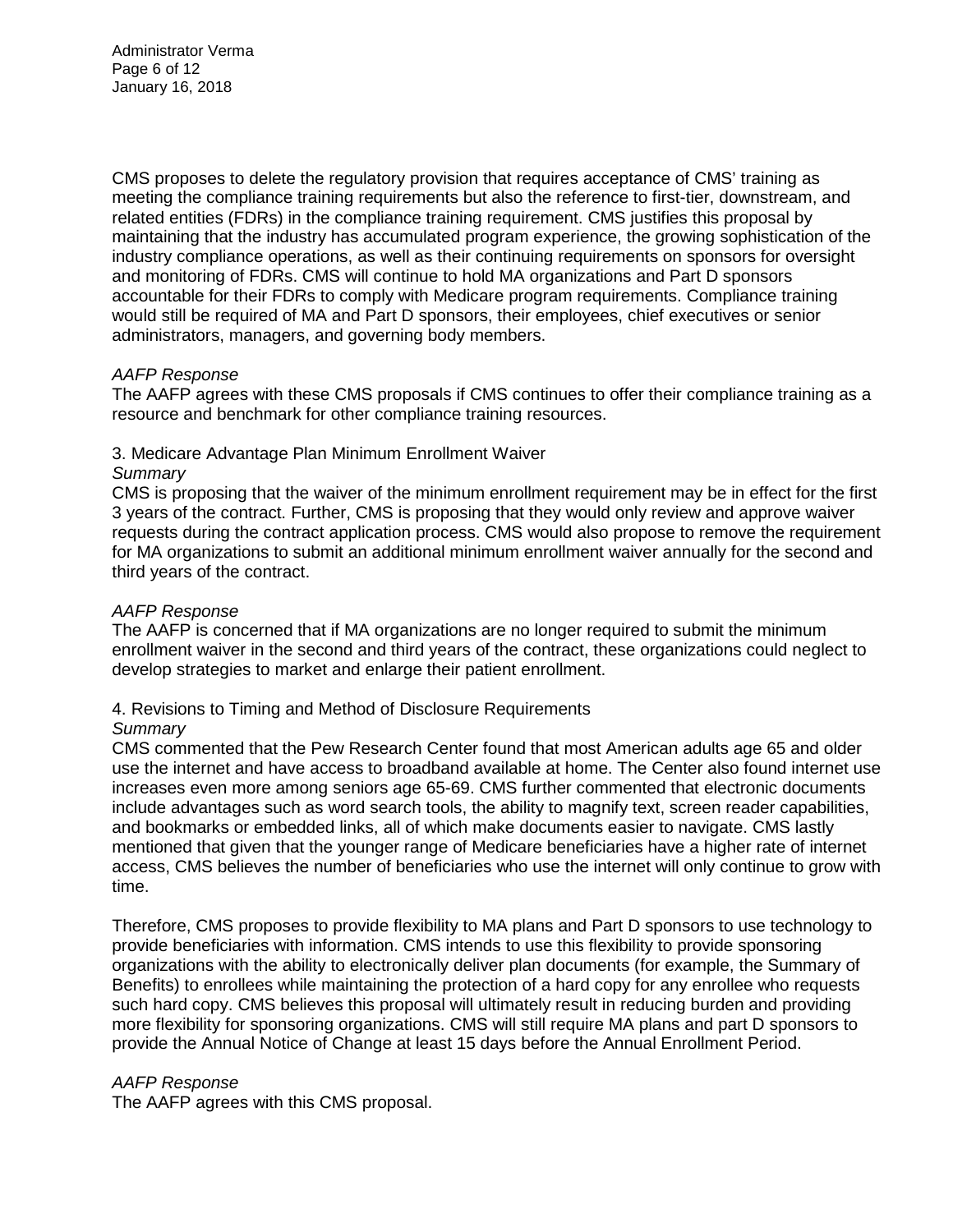Administrator Verma Page 7 of 12 January 16, 2018

#### 10. Part D Prescriber Preclusion List *Summary*

In May of 2015, CMS begun implementation of Section 6405(c) of the *Affordable Care Act*, which requires that prescriptions for covered Part D drugs be prescribed by a physician enrolled in Medicare or an otherwise eligible professional. The purpose of this policy is to help ensure that Part D drugs are prescribed only by qualified prescribers. In this regulation, CMS proposes to delete the current regulations that require prescribers to enroll in or opt out of Medicare for a pharmacy claim for a Part D drug prescribed by a physician or eligible

professional to be covered. Instead, CMS proposes compiling a "Preclusion List" of individuals and entities that fall within either of the following categories:

- 1. Currently revoked from Medicare, are under a reenrollment bar, and CMS determines that the underlying conduct that led to the revocation is detrimental to the best interests of the Medicare program; or
- 2. Have engaged in behavior for which CMS could have revoked the individual or entity to the extent applicable if they had been enrolled in Medicare, and CMS determines that the underlying conduct that would have led to the revocation is detrimental to the best interests of the Medicare program.

The preclusion list would be updated monthly based on CMS' internal data. Under this option, CMS would make the Preclusion List available to Part D prescription drug plans and Medicare Advantage plans. Plans would then be required to deny claims from or written by prescribers and providers on the list. CMS proposes to permit prescribers who are on the preclusion list to appeal their inclusion on this list.

## *AAFP Response*

Though the vast majority of AAFP members are already enrolled and participate in the Medicare program, the AAFP in previous comment letters opposed requiring physicians who write prescriptions for covered Part D drugs to be enrolled in Medicare for their prescriptions to be covered under Part D. While we recognized that CMS was implementing Section 6405 of the *Affordable Care Act*, our opposition of the current policy was not out of the increased and unfunded administrative burden it imposes, but rather based on the belief that the Medicare covenant is between the beneficiary and the program and that Medicare benefits belong to the beneficiary. We are therefore thankful that CMS is taking a new approach to this process rather than the requirement of Medicare enrollment. .

However, prescribing authority is already tied to the physician having a U.S. Drug Enforcement Administration (DEA) number and not a National Provider Identifier. Since physicians must already establish a relationship with the federal government through the DEA to prescribe, the AAFP continues to encourage CMS to explore implementation of these policies though closer coordination with the DEA.

This AAFP reaction is the same for the proposed changes for the Part C/Medicare Advantage Cost Plan and PACE Preclusion List.

## 13. Reducing Provider Burden—Comment Solicitation

## *Summary*

Without proposing any changes, CMS solicits feedback on ways to reduce burden on institutions, physicians, and other practitioners arising from requests for medical record documentation by MA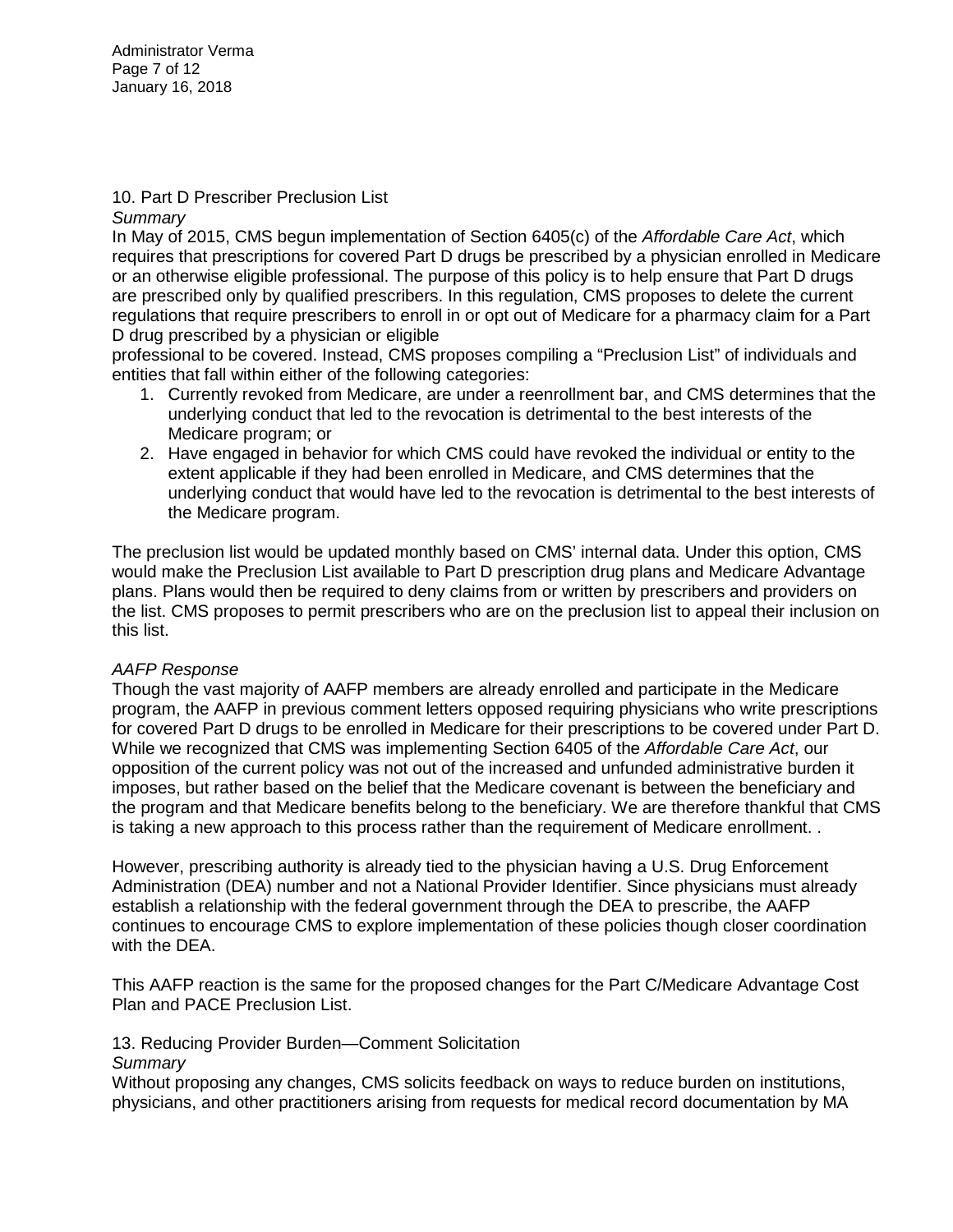Administrator Verma Page 8 of 12 January 16, 2018

organizations. CMS is interested in stakeholder feedback on the nature and extent of this burden of producing medical record documentation and on ideas to address the burden. CMS notes they are particularly interested in burden experienced by solo providers.

### *AAFP Response*

The AAFP appreciates that the agency seeks comments on ways to further reduce the administrative and regulatory burdens family physicians face daily with the Part C program. The AAFP urges CMS and MA plans to focus more on outcomes related to quality and cost and less on procedural safeguards. Such an approach would be more consistent with the guiding principle of choice and competition in the market based on quality, costs, and outcomes than the current approach of subjecting beneficiaries and physicians to increasingly stringent forms, coverage criteria, and documentation requirements.

The AAFP developed the following prioritized list of principles on administrative simplification. Adherence to these principles will ensure that patients have timely access to treatment while reducing administrative burden on physicians. Additional ways CMS and MA plans could reduce administrative and regulatory burdens for family physicians and solo- and small practices include:

### 1. Prior Authorization

Physicians strive to deliver high-quality medical care in an efficient manner. The frequent phone calls, faxes, and forms physicians and their staff must manage to obtain prior authorizations (PAs) from prescription drug plans and durable medical equipment suppliers, and others impede this goal.

Principles:

- Activities requiring prior authorization (PA) must be justified in terms of financial recovery, cost of administration, workflow burden, and lack of another feasible method of utilization control.
- Rules and criteria for PA determination must be transparent and available to the prescribing physician, at the point of care. If a service or medication is denied, the reviewing entity should provide the physician with the criteria for denial. For medications, it should provide alternative choices to eliminate a guessing game.
- PA for imaging services should be eliminated for physicians with aligned financial incentives (e.g. shared savings, etc.) and proven successful stewardship.
- There should be a goal of eliminating PA for durable medical equipment (DME), supplies, and generic drugs.

Transitional steps include:

- Limiting and reducing the number of products and services requiring PA.
- Adopting a standardized form and process for PA among all payers.
- Requiring payers and pharmacy benefit managers (PBMs) that design PA specifically to save the payer or PBM money rather than benefit the patient to pay physicians for their time, as decided by the 2008 Merck-Medco v. Gibson court case.
- Requiring payers to pay physicians for PAs that exceed a specified number of prescriptions or are not resolved within a set time-period.
- Prohibiting payers from requiring repeated PAs for effective medication management for patients with chronic disease and PA for standard and inexpensive drugs.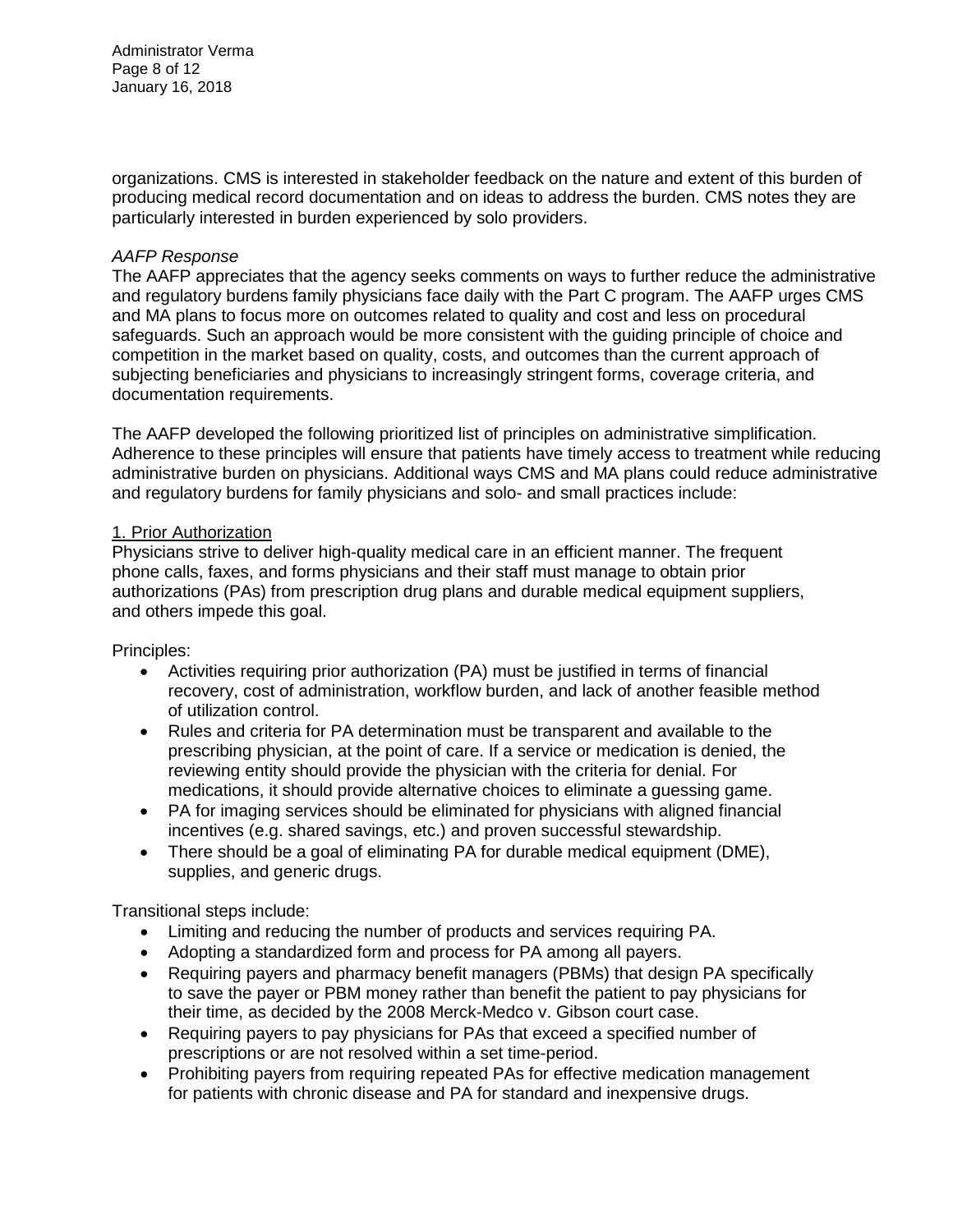2. Quality Measures and the Need for Measure Harmonization

Quality measures have proliferated in the past 15 years, leading to a significant compliance burden for physicians. Most of the measures are disease-specific process measures, rather than more meaningful evidence-based outcomes measures. With many family physicians submitting claims to more than 10 payers, the adoption of a single set of quality measures across all public and private payers is critical.

Principles:

- Quality measures should be focused on improving processes and outcomes of care in terms that matter to patients.
- Quality measures should be based on best evidence and reflect variations in care consistent with appropriate professional judgment.
- Quality measures should be practical given variations of systems and resources available across practice settings.
- Quality measures should not separately evaluate cost of care from quality and appropriateness.
- Payers should take into account the burden of data collection, particularly in the aggregation of multiple measures.
- Payers should provide transparency for methodology used to rate or rank physicians.
- All payers (Medicare, Medicaid, Veterans Administration, commercial insurers, ERISA plans, and any third-party administrator plan) should implement the core measure sets developed by the multi-stakeholder Core Quality Measures Collaborative to ensure parsimony, alignment, harmonization, and the avoidance of competing quality measures.
- Quality measure feedback reports should be simplified and standardized across all payers to make them more actionable.
- Quality measures should be updated regularly or when new evidence is developed.
- As new quality measures are adopted, sponsoring entities should sunset other quality measures.
- Physicians should not be accountable for quality measures that they do not have the control over nor authority to improve.

# 3. Certification and Documentation

Physicians want to efficiently order what their patients need to manage their disease conditions in a way that maintains their health. The current procedures surrounding coverage of medical supplies and services impede this goal and add no discernible value to the care of patients.

Principles:

- The physician's order should be sufficient. Physicians should not have to sign multiple forms from various outside entities for patients to receive needed physical therapy, home health, hospice, or Durable Medical Equipment (DME), including diabetic supplies.
- Physicians should not be required to recertify DME supplies annually for patients with chronic conditions.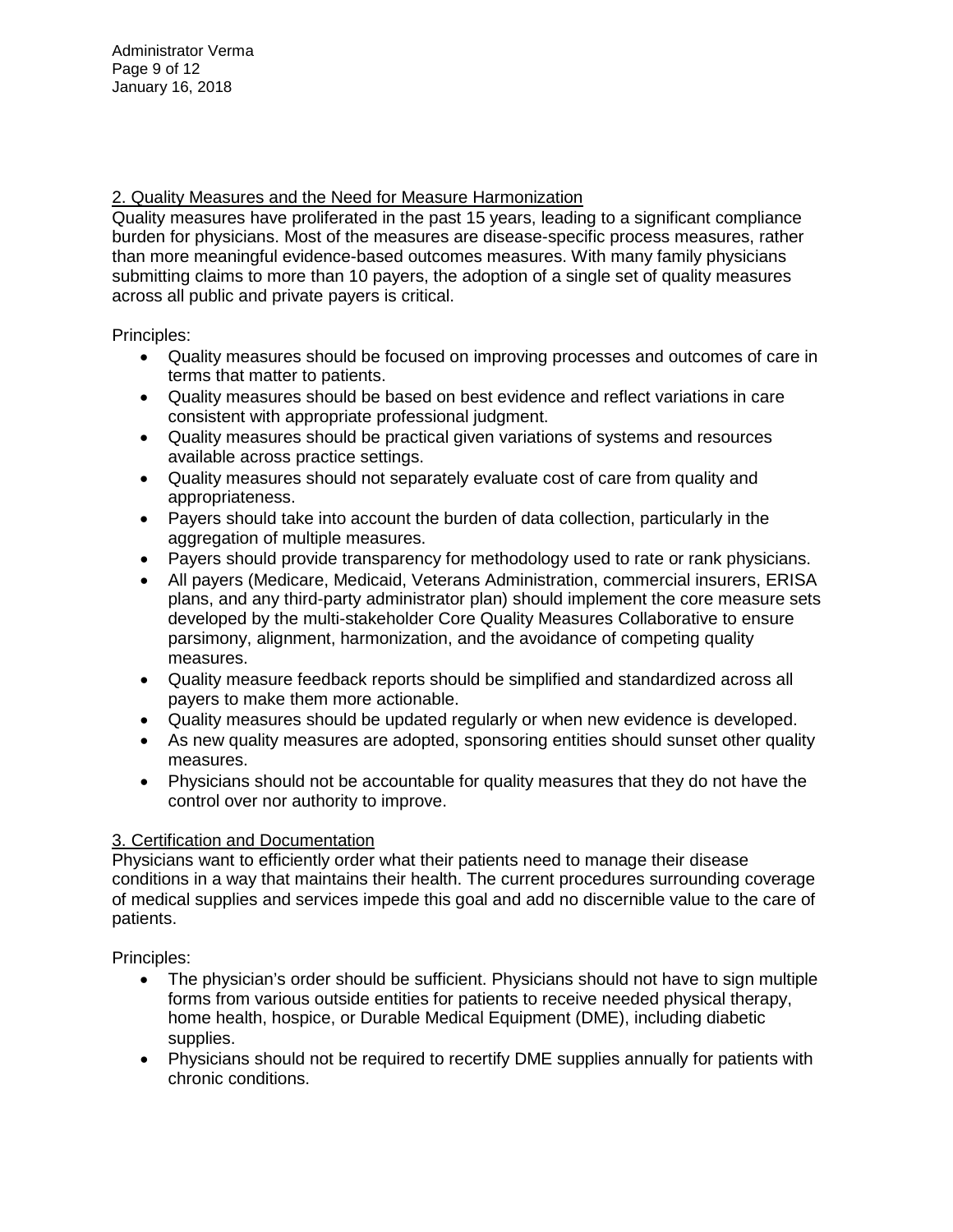- Authorization for supplies should be generic so that physicians are not required to fill out a new form every time a patient switches brands, including but not limited to diabetic supplies.
- Authorization forms should be universal across payers. Data within the forms should be standardized to allow for automated EHR extraction and population of forms.
- Physicians should not be required to attest to the patient's status when the service is provided by another licensed health professional as is the case with diabetic footwear.

## 4. Medical Record Documentation

Documentation burdens have increased dramatically, despite adoption of Electronic Health Records (EHRs). Documentation requirements for public and private payer programs and initiatives have escalated. Further, the Centers for Medicare and Medicaid Services (CMS) Documentation Guidelines for Evaluation and Management (E/M) Services, established 20 years ago, do little to support patient care, and serve more as a framework to help physicians justify their level of billing (e.g. level 3, 4, or 5) than to help physicians diagnose, manage, and treat patients. Adherence to the guidelines consumes a significant amount of physician time, and does not reflect the workflow of primary care physicians. The guidelines were drafted for use with paper-based medical records, and do not reflect the current use and further potential use of electronic health records and team-based care. The guidelines negatively impact the usability of EHR software programs.

## Principles:

- As part of the Medicare Quality Payment Program, documentation guidelines for E/M codes 99211-99215 and 99201-99205 must be eliminated for primary care physicians.
- Changes must be made to the outdated E/M documentation guidelines and the Medicare Program Integrity Manual. The changes should include the acceptability of medical information entered by any care team member related to a patient's visit. This standard should be applied by all Medicare contractors, Medicaid, marketplace policies, and private payers.
- The primary purpose of medical record documentation should be to record essential elements of the patient encounter and communicate that information to other providers. The use of templated data and box-checking should be viewed as administrative work that does not contribute to the care and wellbeing of the patient.
- EHR vendors, physicians, and workflow engineers must collaborate to redesign and optimize EHR systems.

## C. Implementing Other Changes

1. Reducing the Burden of the Medicare Part C and Part D Medical Loss Ratio Requirements

## (1) Fraud Reduction Activities

## *Summary*

CMS adopted the commercial Medical Loss Ratio (MLR) rules as a reference point for developing the Medicare MLR rules. Consistent with this alignment, the Medicare MLR regulations adopted the commercial MLR rules' exclusion of fraud prevention activities from Quality Improvement Activities (QIA). These rules were further aligned by allowing the amount of claim payments recovered through fraud reduction efforts, not to exceed the amount of fraud reduction expenses, to be included in the MLR numerator as an adjustment to incurred claims. CMS explained this approach was considered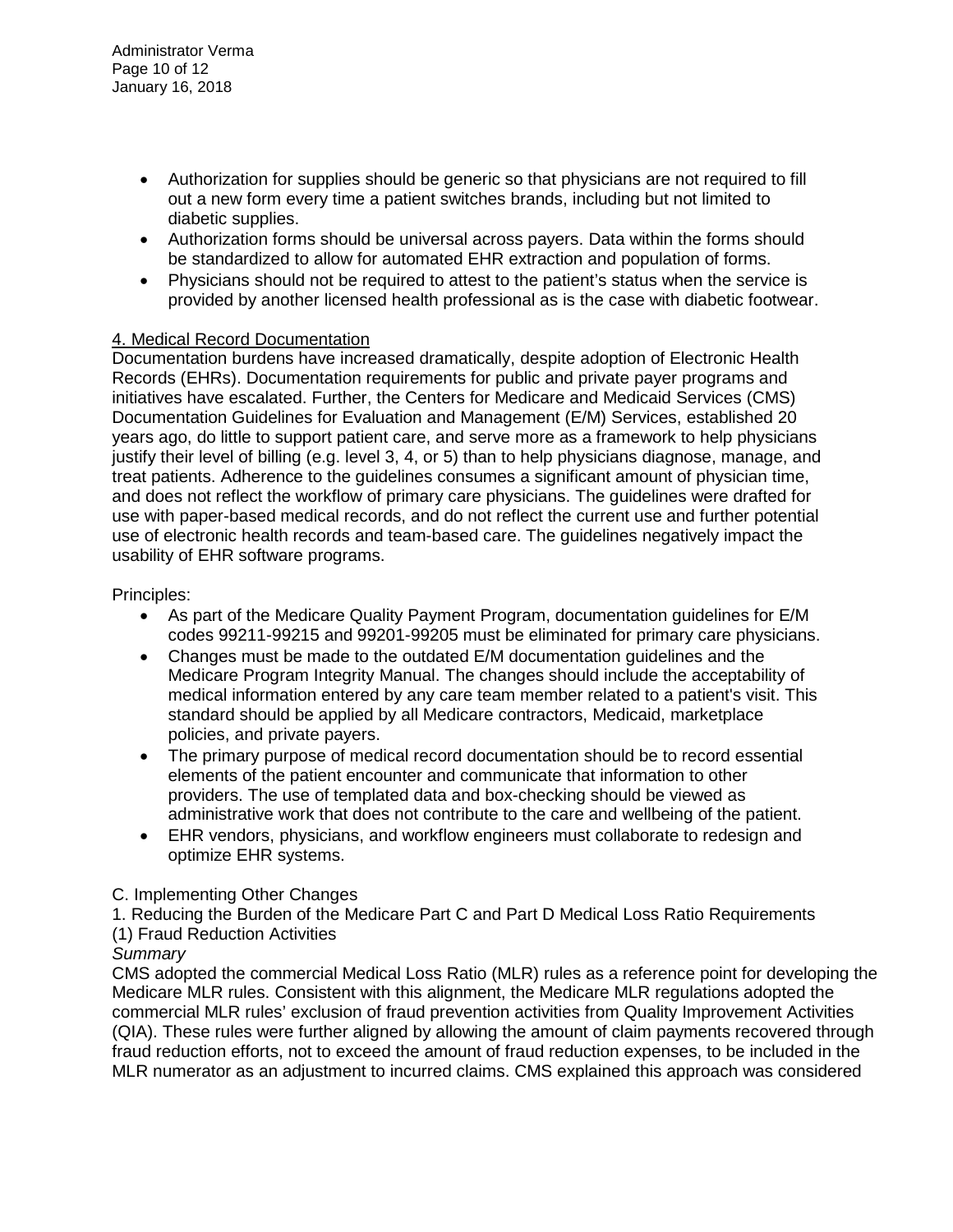Administrator Verma Page 11 of 12 January 16, 2018

because the recovery of paid fraudulent claims would reduce an MLR and create a disincentive to engage in fraud reduction efforts.

CMS proposes to change the Medicare MLR rules because they believe that limiting or excluding amounts invested in fraud reduction undermines the federal government's efforts to combat fraud in the Medicare program and reduces the potential savings to the government, taxpayers, and beneficiaries that robust fraud prevention efforts in the MA and Part D programs can provide. CMS proposes to expand the definition of QIA to include all fraud reduction activities, including fraud prevention, fraud detection, and fraud recovery.

### *AAFP Response*

AAFP supports MLR requirements of Part C and D sponsors since it will help ensure that health care finances are focused on patient care rather than insurer profits. The AAFP also agrees with the CMS proposal to expand the definition of QIA to include all fraud reduction activities, including fraud prevention, fraud detection, and fraud recovery.

### (2) Medication Therapy Management

#### *Summary*

Medication Therapy Management (MTM) is defined as a systematic process of collecting patientspecific information, assessing medication therapies to identify and prioritize medication-related problems, and creating a plan to resolve them. In the May 23, 2013 [final rule,](https://www.gpo.gov/fdsys/pkg/FR-2013-05-23/pdf/2013-12156.pdf) CMS stated that MTM activities qualified as QIA provided they meet certain requirements. CMS states in their prior MLR rulemaking, they did not determine whether all MTM programs that are compliant would be QIA. Consequently, CMS received numerous inquiries seeking clarifications regarding whether MTM programs are QIA.

CMS proposes to specify that all MTM programs that are compliant and offered by Part D sponsors (including MA organizations that offer MA-prescription drug plans) are QIA. CMS believes that allowing Part D sponsors to include compliant MTM programs as QIA in the calculation of the Medicare MLR would encourage sponsors to ensure that MTM is better utilized, particularly among standalone PDPs that may currently lack strong incentives to promote MTM. CMS further stated concerns that Part D sponsors may be restricting MTM eligibility criteria to limit the number of qualified enrollees, and they believe that explicitly including MTM program expenditures in the MLR numerator as QIA-related expenditures could provide an incentive to reduce any such restrictions.

### *AAFP Response*

CMS stated in the proposed rule that beneficiaries with higher rates of medication adherence have better health outcomes, and that medication adherence can also produce medical spending offsets, which could lead to government and taxpayer savings in the trust fund, as well as beneficiary savings in the form of reduced premiums. The AAFP agrees with these CMS conclusions. However, a crucial element of medication adherence is access to a primary care physician.

Primary care and care coordination improve medication adherence and adherence to all treatment protocols. The AAFP's [Standard Primary Care Benefit](https://www.aafp.org/dam/AAFP/documents/advocacy/coverage/aca/ES-StandardPrimaryCareBenefit-042617.pdf) policy/proposal states in part, "It is wellrecognized that the two most influential indicators of health are continuous health care insurance coverage and a usual source of care, typically through a continuous relationship with a primary care physician." The complexity of care provided by family physicians is unparalleled in medicine. Family physicians address more diagnoses and offer more treatment plans per visit than any other medical